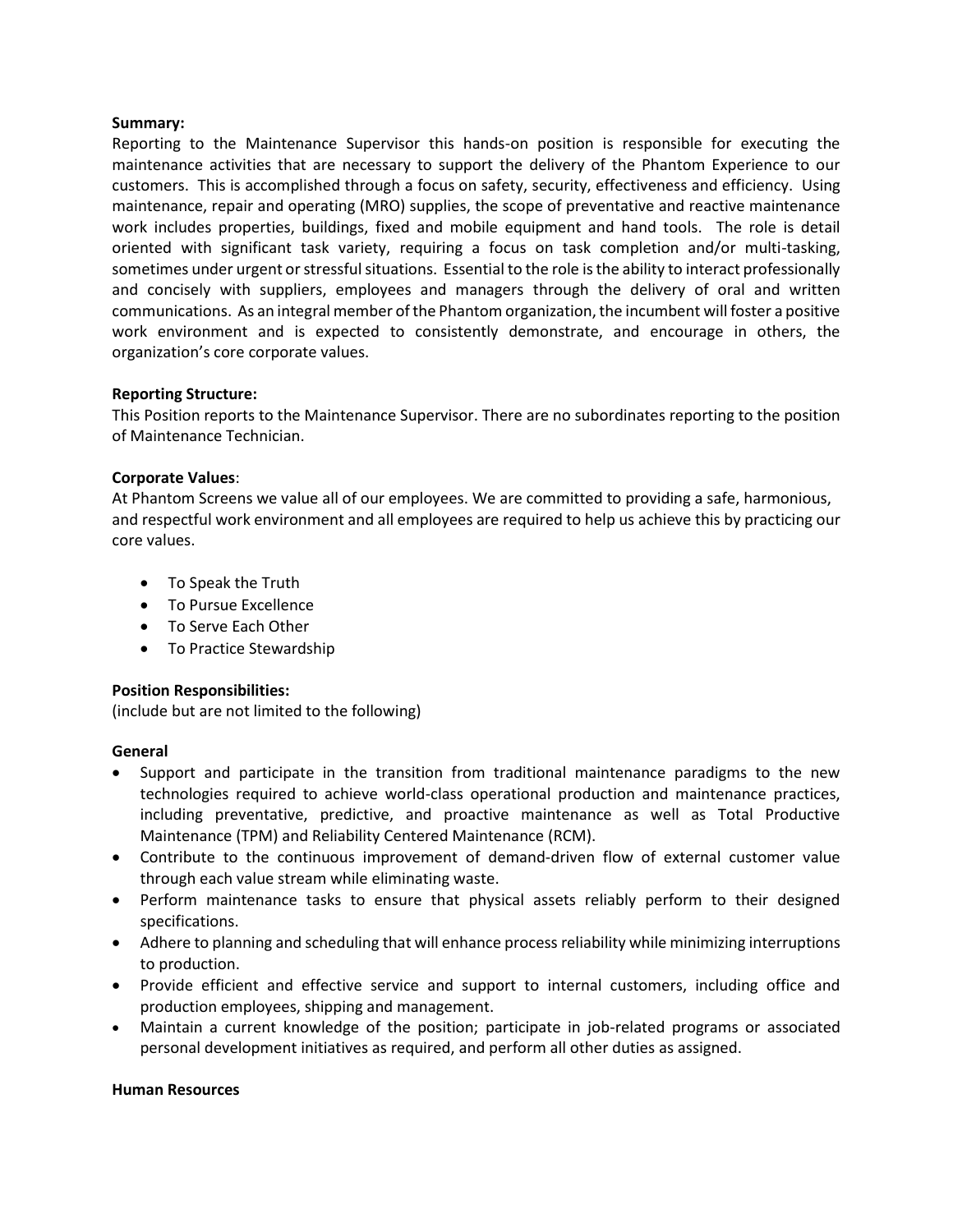- Maintain confidentiality when coming into contact with sensitive information.
- Complete personal absence request forms and timesheets in alignment with written procedures.

## **Safety**

- Perform work as per applicable OEM instructions, safe work instructions, practices and training.
- Actively participate in the Emergency Preparedness Plan.
- Fulfill 'General Duties of Workers' as set out in the Workers Compensation Act (WCA) and Occupational Health & Safety (OHS) Regulations

## **Property and Landscaping**

• Perform or assist with property and landscaping maintenance and repair tasks in the areas of irrigation, weeding, pruning, mowing, snow removal, application of sand and salt, clean-up, and other tasks that support effective maintenance of the property and landscaping.

## **Building Systems**

- Perform or assist with building maintenance and repair tasks including but not limited to the repair and maintenance of:
	- $\circ$  Floors, walls (drywall; paint), roof, man doors and overhead doors, loading docks, dock levelers.
	- o Natural gas, electricity, and sewer systems.
	- o Heating, ventilation, air conditioning (HVAC) systems.
	- o Plumbing systems (clogs; fixture replacement).
	- o All electrical systems (circuits; interior and exterior lighting).
	- o Communication systems (telephone; Ethernet).

## **Fixed Equipment**

• Perform or assist with the maintenance and repair of fixed equipment, such as saws, punches, drill presses, CNC and sewing machines, screen welders, tables, racks, shelves, strapping and wrapping machines, air compressors, air lines, scales, and all other fixed equipment.

## **Mobile Equipment**

• Perform or assist with the maintenance and repair of mobile equipment, such as vehicles, forklifts, pallet jacks, material handling carts, and all other mobile equipment.

## **Hand Tools**

• Perform or assist with the maintenance and repair of hand tools such as of gas electric, pneumatic, manual, and all other hand tools.

## **Physical Demands**

- While performing the duties of this job, the employee is regularly required to stand, walk, sit, kneel, use hands to finger movements, hand–eye coordination, handle or feel, reach with hands and arms, and talk and hear.
- The employee may be required to lift or move items with a weight of up to 50 pounds.
- Specific vision abilities for this job include close vision, colour vision, and the ability to adjust focus.

## **Position Requirements:**

• Minimum Class 5 Driver's Licence together with a clean Driver's Abstract.